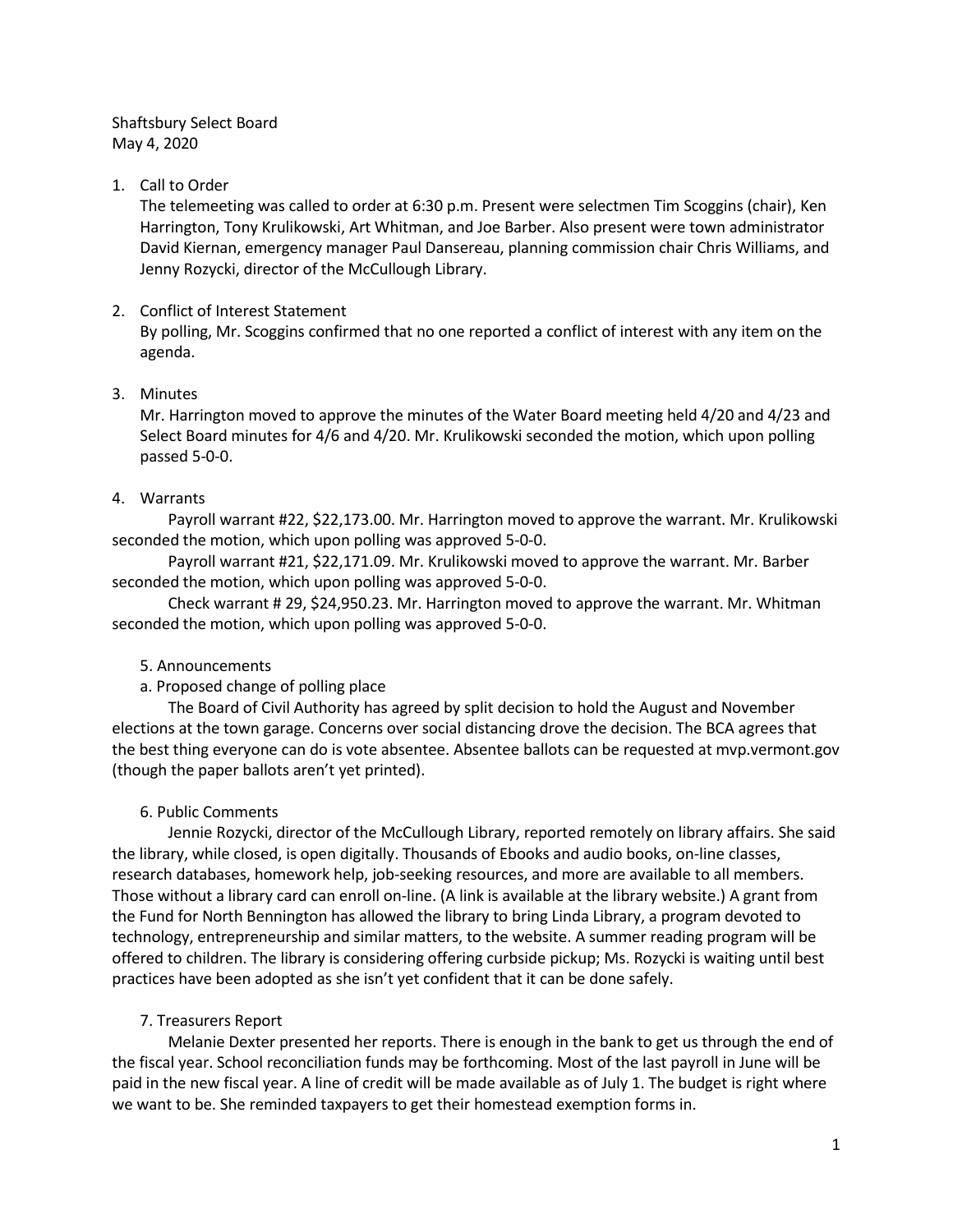#### 8. Emergency Manager Report – Paul Dansereau

Mr. Dansereau reported that an MRE feeding event at Wm. Morse Airport was held last week. Another with box meals will be offered within the next ten days or so. The Governor's recent addendum 12 requires that all businesses wishing to open complete a VOSHA training; farmers market are allowed to open; various sectors may open with a maximum of ten workers as long as safe work spaces re provided. Mr. Dansereau asked that the Local Emergency Management Plan be adopted. It would enable FEMA funding. Mr. Harrington moved to adopt the LEMP. Mr. Barber seconded the motion, which upon polling passed 5-0-0. Mr. Scoggins will sign the document and leave it on the conference table for Mr. Dansereau's signature.

#### 9. Expansion of roadside commercial – PC

PC Chair Chris Williams described the recommendation of the Planning Commission: that Shaftsbury's commercial district should be connected to Bennington's commercial district by zoning Roadside Commercial the area from the southern end of the Village Center district southward to the Bennington town line.

The commission agreed that it made little sense to expand the district northward. They explored the cluster at Route 7A and Hidden Valley, but learned that most landowners there feel there is a good mix there and don't desire a change. In fact they expressed ambivalence about any change. (Those businesses have all been grandfathered.) Mr. Williams explained that Clearbrook Farm exists outside the zoning bylaw because it is an agricultural operation. Mr. Williams said the planning commission would initiate the bylaw change as soon as it hears from the Select Board. The Select Board agreed to take the issue under advisement and make a decision at the next meeting.

#### 10. Roads Report

Routine maintenance continues. Some employees are having to take time off to provide childcare. Mr. Kiernan hopes to get reimbursement from FEMA to help them. Vermont notified the town that no paving or structure grants will be issued until probably late in FY 2021. Any major improvements will have to be postponed until spring 2021. Re the Hollow Hideaway project, Mr. Kiernan needs to confirm the state's \$175,000 will be forthcoming. The culvert is stable. As long as the education money comes in, the town will be able to hire Greater Heights to help with tree removal in this fiscal year.

#### 11. Grand List filing extension

Mr. Scoggins said the legislature has extended the deadline to August 15. Although the town is on schedule to make the original June deadline, the listers recommended that the town file the paperwork for the extension. Mr. Whitman moved to approve moving the grand list filing deadline to August 15, 2020. Mr. Harrington seconded the motion, which upon polling passed 5-0-0.

#### 12. Appointment of Hazard Mitigation planning team/work with BCRC

Mr. Kiernan said he recommends that Paul Densereau, Mike Yannotti, Shelly Stiles, himself, and a selectboard member if one so wished be appointed to serve on the team. Mr. Harrington volunteered. Mr. Whitman moved to appoint a hazard mitigation planning team consisting of David, Paul, Mike, Shelly and Ken. Mr. Barber seconded the motion, which upon polling passed 5-0-0.

#### 13. Fire Warden and Deputy Fire Warden appointments

Mr. Harrington moved to appoint Eric Bushee as fire warden and Ed Schewell as deputy fire warden effective July 1. Mr. Barber seconded the motion, which upon polling passed 5-0-0. Mr. Harrington moved to appoint Ed Schewell as deputy fire warden through the end of FY 2020. Mr.